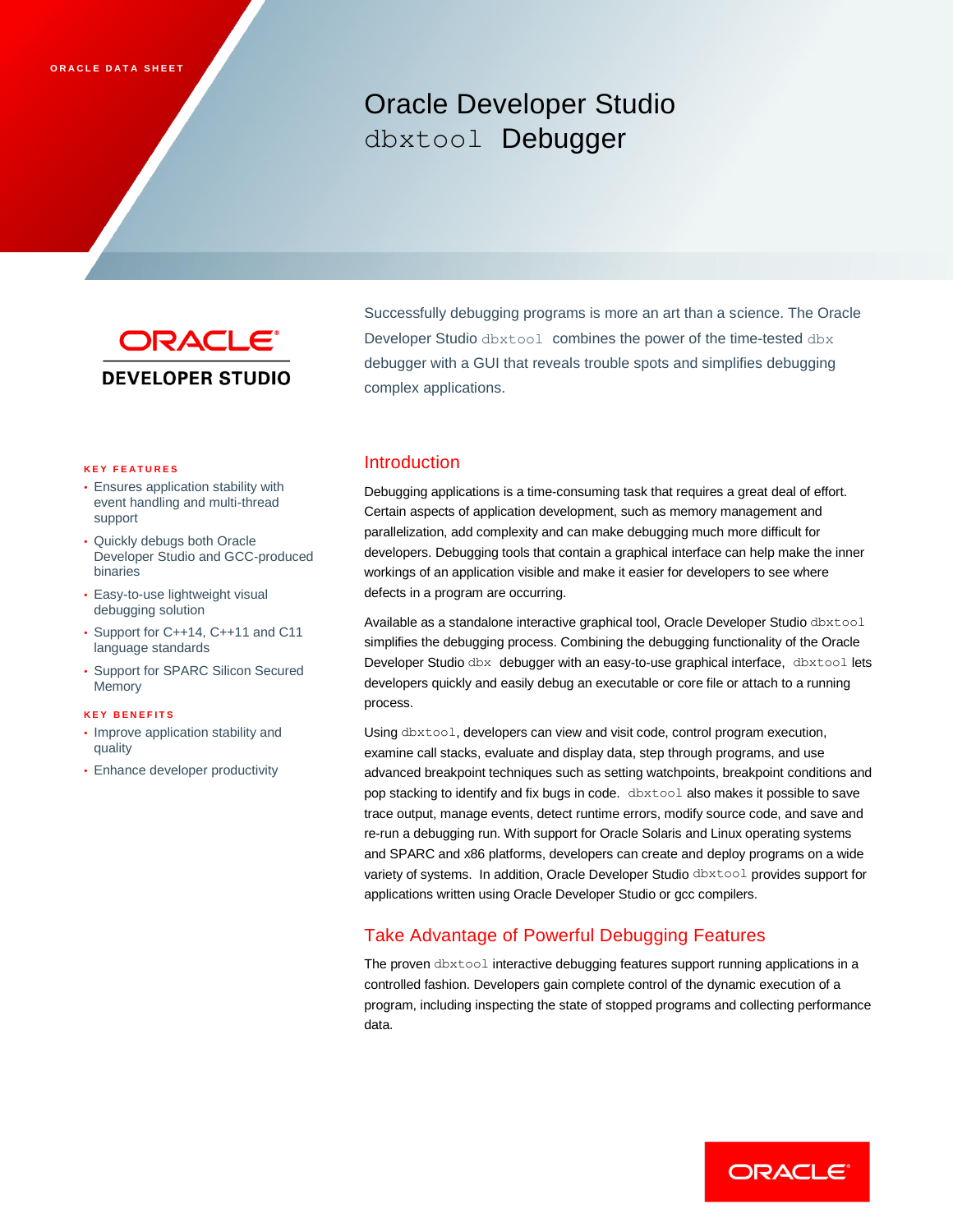| Disassembly x 4 Tinterp.cc x                                        |                                                                             | $\begin{array}{c c c c c c} \hline & & & & & & \\ \hline & & & & & & \\ \hline & & & & & & \\ \hline & & & & & & & \\ \hline & & & & & & & \\ \hline & & & & & & & \\ \hline & & & & & & & \\ \hline & & & & & & & \\ \hline & & & & & & & & \\ \hline & & & & & & & & \\ \hline & & & & & & & & \\ \hline & & & & & & & & & \\ \hline \end{array}$ |
|---------------------------------------------------------------------|-----------------------------------------------------------------------------|-----------------------------------------------------------------------------------------------------------------------------------------------------------------------------------------------------------------------------------------------------------------------------------------------------------------------------------------------------|
| Source                                                              | $\frac{1}{2}$ $\frac{1}{2}$                                                 | ₩                                                                                                                                                                                                                                                                                                                                                   |
| 11J<br>114<br>115<br>$\Box$ /*<br>116<br>117<br>$L \neq$<br>118     | $ $ * Parse 'line' and dispatch the commandon it if any.                    | $\blacktriangle$                                                                                                                                                                                                                                                                                                                                    |
| void<br>119<br>Interp::dispatch(char *line)<br>120<br>121<br>⊟{     |                                                                             |                                                                                                                                                                                                                                                                                                                                                     |
| const int MAXARGS = $8$ :<br>$\Box$                                 |                                                                             |                                                                                                                                                                                                                                                                                                                                                     |
| 123<br>const char *DELIMITERS = " \t\n";<br>124                     | // "word" delimiters                                                        |                                                                                                                                                                                                                                                                                                                                                     |
| 125                                                                 | // break 'line' into "word"s and store them in 'argy'                       |                                                                                                                                                                                                                                                                                                                                                     |
| char *arqv[MAXARGS+1];<br>126                                       | // +1 for sentinel NULL                                                     | $\equiv$                                                                                                                                                                                                                                                                                                                                            |
| 127<br>int $\text{argc} = 0$ ;                                      |                                                                             |                                                                                                                                                                                                                                                                                                                                                     |
| 128                                                                 |                                                                             |                                                                                                                                                                                                                                                                                                                                                     |
| $\Rightarrow$                                                       | char *token = strtok(line, DELIMITERS);                                     |                                                                                                                                                                                                                                                                                                                                                     |
| $\arg(y \left[\arccos\frac{1}{2} + 1\right] = \text{token};$<br>130 | first token<br>11                                                           |                                                                                                                                                                                                                                                                                                                                                     |
| 131                                                                 |                                                                             |                                                                                                                                                                                                                                                                                                                                                     |
| 132<br>if $(\text{argc} >= \text{MAXARGS})$ {<br>133                | while (token = strtok(NULL, DELIMITERS)) { $\frac{1}{2}$ rest of the tokens | ۰                                                                                                                                                                                                                                                                                                                                                   |
| $\blacktriangleleft$                                                | $\mathbb{I}$                                                                | $\blacktriangleright$                                                                                                                                                                                                                                                                                                                               |
| therp::dispatch<br>卿<br>$\mathbb{R}$                                |                                                                             |                                                                                                                                                                                                                                                                                                                                                     |
| Watches X Variables<br><b>Breakpoints</b>                           |                                                                             | ⊟                                                                                                                                                                                                                                                                                                                                                   |
| $\triangle$ Name                                                    | Value                                                                       |                                                                                                                                                                                                                                                                                                                                                     |
| <enter new="" watch=""></enter>                                     |                                                                             |                                                                                                                                                                                                                                                                                                                                                     |
| $\leftrightarrow$ argo                                              | $\bf{0}$                                                                    |                                                                                                                                                                                                                                                                                                                                                     |
| $9$ $\odot$ argv                                                    | (0xffbff4b8 "\xff\xbf\xf7\xa4\xff\xbf\xf5^\",0x13154 "^?\xff\xff3\x92       |                                                                                                                                                                                                                                                                                                                                                     |
| $\Box$ argv $[0]$                                                   | 0xffbff4b8 "\xff\xbf\xf7\xa4\xff\xbf\xf5^\"                                 | $\ldots$                                                                                                                                                                                                                                                                                                                                            |
| $\Box$ argv $[1]$                                                   | 0x13154 "^?\xff\xff3\x92^T@"                                                | $\cdots$                                                                                                                                                                                                                                                                                                                                            |
| $\Box$ argv $[2]$                                                   | 0xffbff4b8 "\xff\xbf\xf7\xa4\xff\xbf\xf5^\"                                 |                                                                                                                                                                                                                                                                                                                                                     |
| $\Box$ argv $[3]$                                                   | 0xffbff51c "\n"                                                             |                                                                                                                                                                                                                                                                                                                                                     |
|                                                                     |                                                                             |                                                                                                                                                                                                                                                                                                                                                     |

Figure 1. Oracle Developer Studio dbxtool adds powerful visualization features

The debugging features included in dbxtool can help developers to find and fix problems in a number of areas. The process of running a program, correcting a bug, and recompiling each time a change is made can be tedious. dbxtool supports "fix and continue," a feature that updates the running program with source file edits while the program is being debugged.

dbxtool provides a lightweight interactive debugging solution, developers can invoke dbxtool from shell scripts and driver programs via the ss\_attach command, or attach to a process as it starts to begin debugging immediately. dbxtool also offers developers the ability to run multiple debugging sessions simultaneously and supports remote debugging from Oracle Solaris or Linux clients accessing Oracle Solaris or Linux servers.

# Detect Elusive Memory Errors with Runtime Checking

Memory management often is noted as the cause of most program failures. Memory errors tend to be intermittent or difficult to find and fix, and they might not be detected during application testing. Memory leaks can cause increased consumption of virtual memory and memory fragmentation, resulting in poor application and system performance. The runtime checking (RTC) features in dbxtool automatically detect issues such as memory access errors and memory leaks. RTC checks whether an application accesses memory correctly by monitoring read, write, and memory free